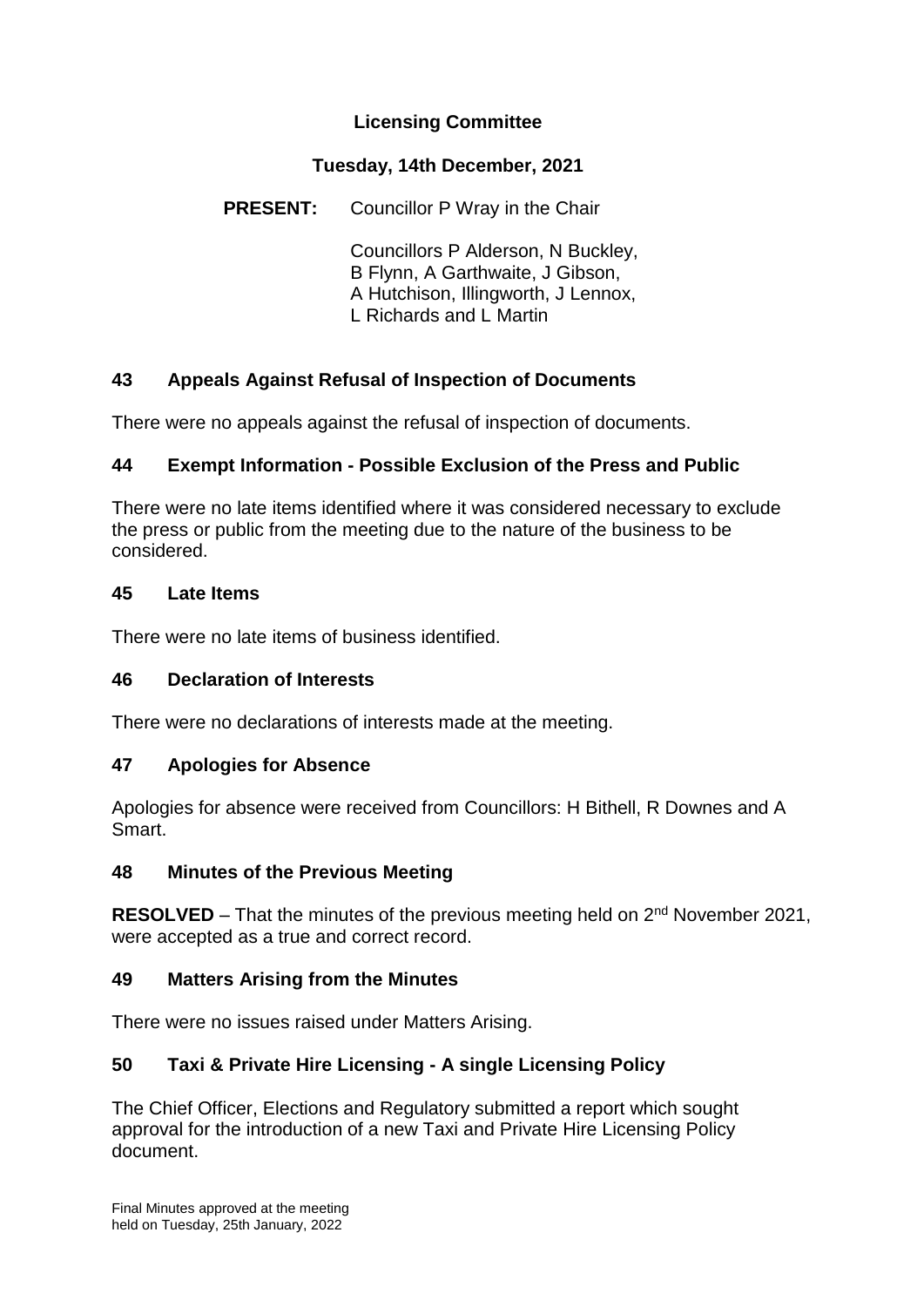Addressing the report the Taxi and Private Hire Manager spoke of the requirement of the Department for Transport (DfT) to produce the single Taxi and Private Hire Licensing Policy document as referred in the Statutory Taxi and Private Hire Vehicle Standards, published in July 2020.

Members were informed that Leeds City Council had previously endorsed many individual policies introduced over decades, these were now summarised into one single Taxi and Private Hire Licensing Policy document.

The Taxi and Private Hire Manager emphasised that this initial Taxi and Private Hire Licensing Policy introduced no new policy or regulatory content, however, it was noted that the report did provide an initial policy review timetable.

Members noted that Appendix A of the submitted report did include a list of the separate policies and conditions for future review of each part of the Taxi and Private Hire Licensing Policy.

Members asked if the report before Members today had been previously discussed with the trade.

The Taxi and Private Hire Manager confirmed the trade were aware of the report, the agenda for today's meeting had also been circulated to trade representatives.

Members requested if the document could be re-checked to ensure it was in Plain English and any "clunky wording" had been replaced/ removed.

Officers gave an undertaking that a further read through would be carried out.

Commenting on the reciprocal enforcement powers to the 4 other West Yorkshire Authorities and also York City Council, Members asked what type of inspection would take place on a vehicle licensed for example, in York, but stopped by enforcement officers in Leeds.

Members were informed that officers would be authorised to speak with the driver of the vehicle, check the driver had a badge and to also check the vehicle was safe. The driver/ vehicle was not required to meet the Leeds standards.

Commenting on the wording within the "Vehicle Age Criteria", it was suggested that some of the wording was confusing e.g. extended inspection at 7 or 8 years, Members were of the view that it should either be one or the other.

In responding the Taxi and Private Hire Manager said the wording was taken from the original document but, would be looked at again.

Members pointed out that there was a number of references to European Standards throughout the document and queried if this was accurate given the UK was no longer a member of the European Union.